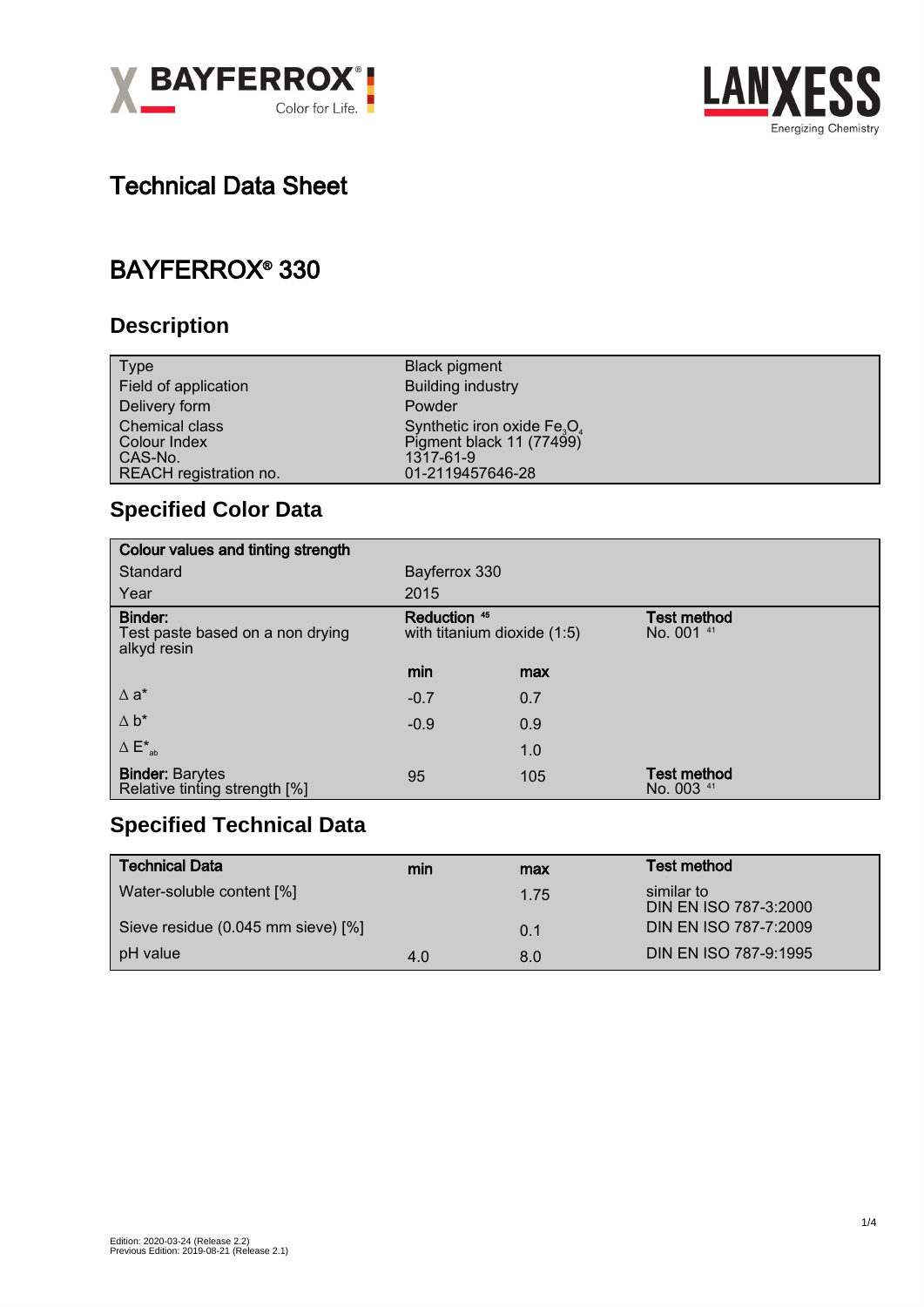

## BAYFERROX® 330



#### **Informative Technical Data (guide values)**

| $Fe3O4$ content $[%]$ <sup>53</sup>              | >                     |                   | 95.8                     |     | <b>Test method</b><br>Information about the<br>determination of iron oxide 41 |
|--------------------------------------------------|-----------------------|-------------------|--------------------------|-----|-------------------------------------------------------------------------------|
| Loss on ignition at 1000 °C, 0.5 h $[%]$ 5       | $\epsilon$            | 5.0               |                          |     | DIN 55913-2:1972                                                              |
| Moisture content (after production) [%]          | $\epsilon$            |                   | 4.0                      |     | DIN EN ISO 787-2:1995                                                         |
| Particle shape<br>Predominant particle size [µm] | $\tilde{\phantom{a}}$ | spherical<br>0.15 |                          |     | Electron micrographs<br>Electron micrographs                                  |
| Oil absorption [g/100 g]                         | $\tilde{\phantom{a}}$ |                   | 21                       |     | DIN EN ISO 787-5:1995                                                         |
| Tamped density [g/ml]                            |                       | 0.8               | $\overline{\phantom{a}}$ | 1.2 | similar to<br>DIN EN ISO 787-11:1995                                          |
| Density [g/ml]                                   | $\tilde{\phantom{a}}$ |                   | 4.6                      |     | DIN EN ISO 787-10:1995                                                        |

 $^{\circ}$  In iron oxide black pigments, a chemical transformation (oxidation) is also recorded when determing the loss on ignition.

<sup>41</sup> Obtainable from LANXESS Deutschland GmbH, Business Unit Inorganic Pigments, mailto: ipg.product-information@lanxess.com

<sup>45</sup> Colour values after matching of the tinting strength parameter Y, i.e. Δ L\*=0

53 Minor elements may arise from the raw materials used. However, these are firmly bound to the crystal lattice as ions.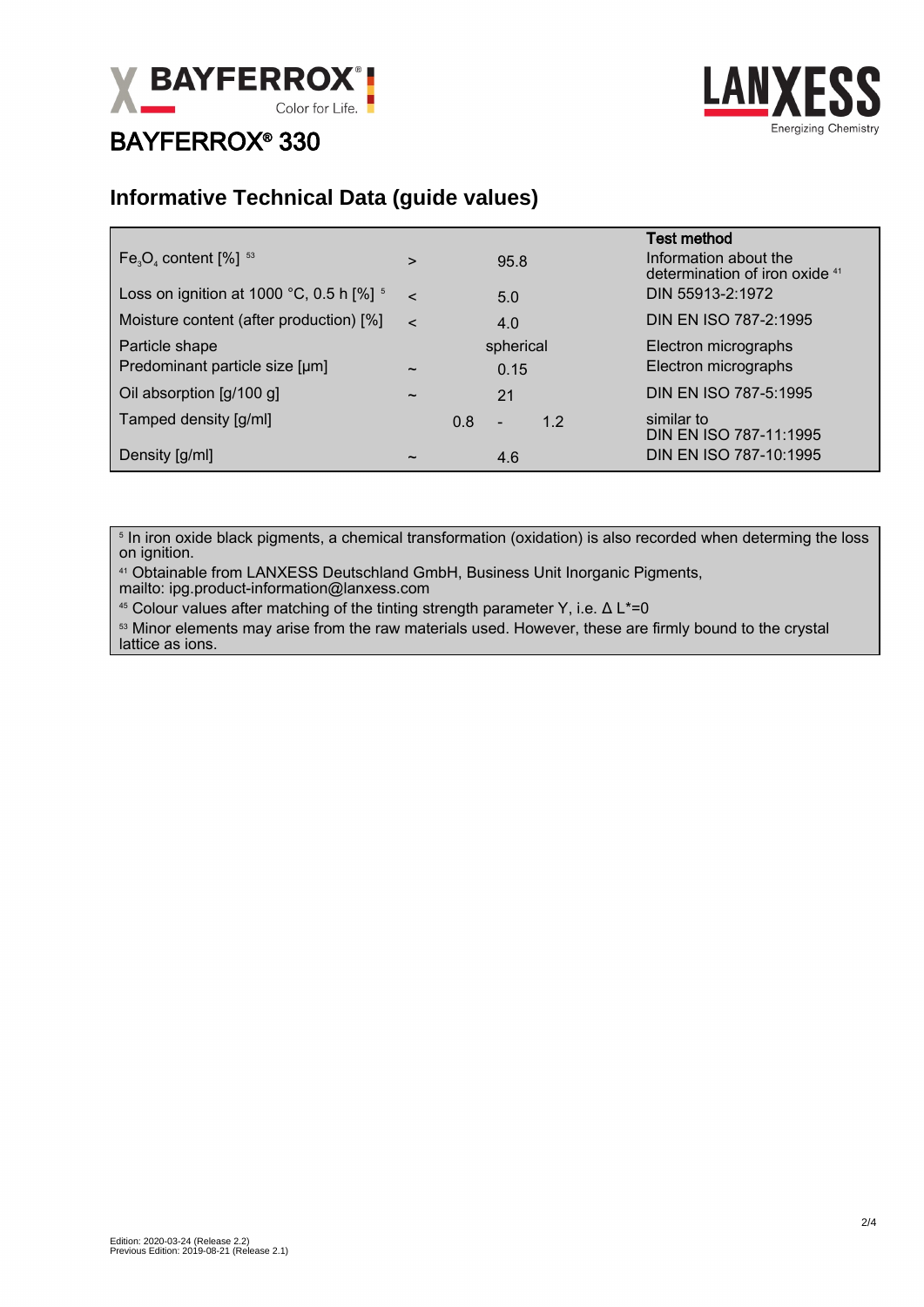

## BAYFERROX® 330



#### **Packaging**

Grades are delivered in different packaging materials. Please ask your local contact about the packaging for the grade in question or send an enquiry mailto: ipg.product-information@lanxess.com

#### **Transport and Storage**

| General storage conditions:                 | Protect against weathering. Store in a dry place and avoid extreme<br>fluctuations in temperature.                                                                                                                                                                                                                                                                                                                                                                                                                                                                                                                                                                                                                                                                                                                                                                                                                                                    |  |
|---------------------------------------------|-------------------------------------------------------------------------------------------------------------------------------------------------------------------------------------------------------------------------------------------------------------------------------------------------------------------------------------------------------------------------------------------------------------------------------------------------------------------------------------------------------------------------------------------------------------------------------------------------------------------------------------------------------------------------------------------------------------------------------------------------------------------------------------------------------------------------------------------------------------------------------------------------------------------------------------------------------|--|
| Maximum storage temperature:                | During storage, temperatures above 80 ° C are to be avoided since<br>irreversible changes in the color of the pigment can occur.                                                                                                                                                                                                                                                                                                                                                                                                                                                                                                                                                                                                                                                                                                                                                                                                                      |  |
| Special conditions for opened<br>packaging: | Close bags after use to prevent the absorption of moisture and<br>contamination.                                                                                                                                                                                                                                                                                                                                                                                                                                                                                                                                                                                                                                                                                                                                                                                                                                                                      |  |
| Shelf life:                                 | This product has an excellent shelf life. We recommend that this<br>product is used within ten years of the date of manufacture and limit<br>our product warranty to this period. During the first ten years after<br>the date of manufacture we are able to ensure compliance with this<br>specification, provided the material has been stored as stated<br>above and the packaging materials remain undamaged. It must be<br>taken into account that the packaging mean can have a shelf life<br>considerably shorter than the one for this product. All<br>recommendations and warnings given on the packaging must<br>strictly be adhered to. Deviations from storage conditions can lead<br>to undesired changes on side of the packaging materials. These<br>succumb to ageing which may also lead to compromising their<br>capability. Concerning their estimated service life we differentiate<br>between the following packaging materials: |  |
|                                             |                                                                                                                                                                                                                                                                                                                                                                                                                                                                                                                                                                                                                                                                                                                                                                                                                                                                                                                                                       |  |
|                                             | With respect to our Bulk Bags we recommend to avoid UV-radiation<br>because the sewing material of the lifting loops is stabilized against<br>degradation by UV-radiation for appr. 1000 h incident sun radiation<br>for the climate of Central Europe. A more intense sun radiation can<br>shorten this period significantly. In cases of doubt the lifting loops<br>must be checked thoroughly.                                                                                                                                                                                                                                                                                                                                                                                                                                                                                                                                                     |  |

#### **Safety**

| Classification         | The product is not classified as dangerous under the relevant EC<br>Directives and corresponding national regulations valid in the<br>individual EU member states. It is not dangerous according to<br>transport regulations. |  |  |
|------------------------|-------------------------------------------------------------------------------------------------------------------------------------------------------------------------------------------------------------------------------|--|--|
|                        | In countries outside the EU, compliance with the respective national<br>legislation concerning the classification, packaging, labelling and<br>transport of dangerous substances must be ensured.                             |  |  |
| Additional Information | The safety data sheet should be observed. This contains<br>information on handling, product safety and ecology.                                                                                                               |  |  |
|                        | The safety data sheet is available at www.bayferrox.com.                                                                                                                                                                      |  |  |